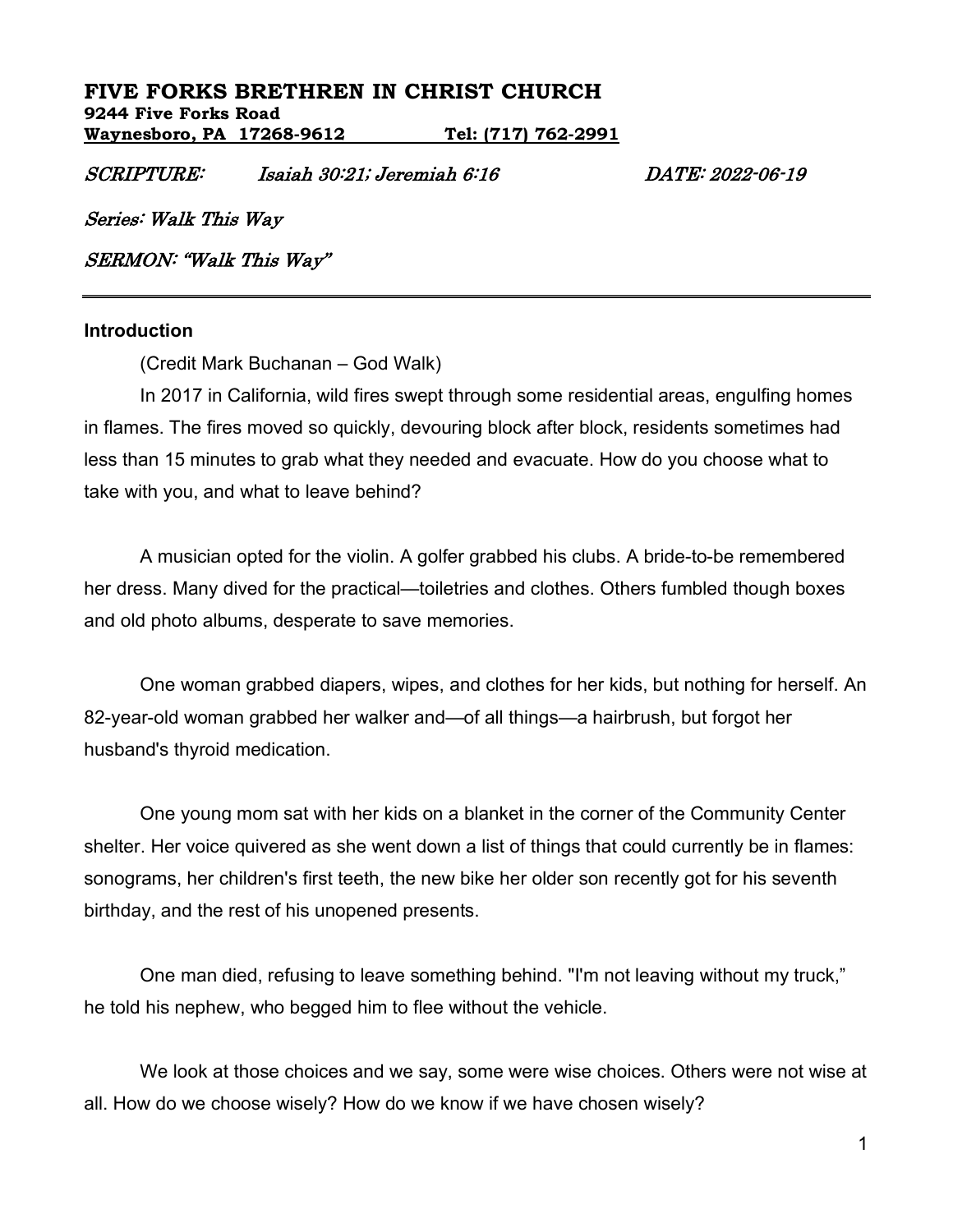Commenting on the choices of the individual fleeing the flames of the wild fires, one person noted: **"We're so used to being in control and so used to making decisions all the time. But in situations like these, when our lives are reduced to what we can grab in a few minutes ... and we have to live with the consequences of our decisions, then we question ourselves…and our choices."**

This is the second message in a series I have called **"Walk This Way".** A series where we deal with differing elements of our journey, or life with God.

If you remember, a few weeks ago we introduced the series and we talked about **"Learning to Walk"** with God. Many biblical writers encourage us to learn to walk with God. We emphasized the element of **"pace,"** How fast or slow we tend to move and live life. One author noted that God seems to most often move at a rather slow pace, by our standards – walking pace. A three mile an hour pace.

When we are constantly in a hurry, we tend to miss out on the intimate moments God desires to have with us. So, I encouraged us to take up the practice of literally going for walks with God. Leisurely, sauntering, relaxed walks. During which, we spend time in conversation with God – talking to God and listening to God.

How are you doing? Have you been able to slow down, at all. May be for a little while some days? I have not been doing very well. Fortunately, I was out of the office for a few days since then, and was better able to slow down and be more present with God.

## **1. Life is Full of Choices**

Today we want to talk about **Making Decisions**. I have titled this message, **"Walk This Way"** Our emphasis is on the middle word **"This". "Walk** *This* **Way."**

It implies there is a choice to be made. A choice between two options. Walk this way, not that way.

**"Walk This way" is an invitation to travel on a path that leads to a good place.**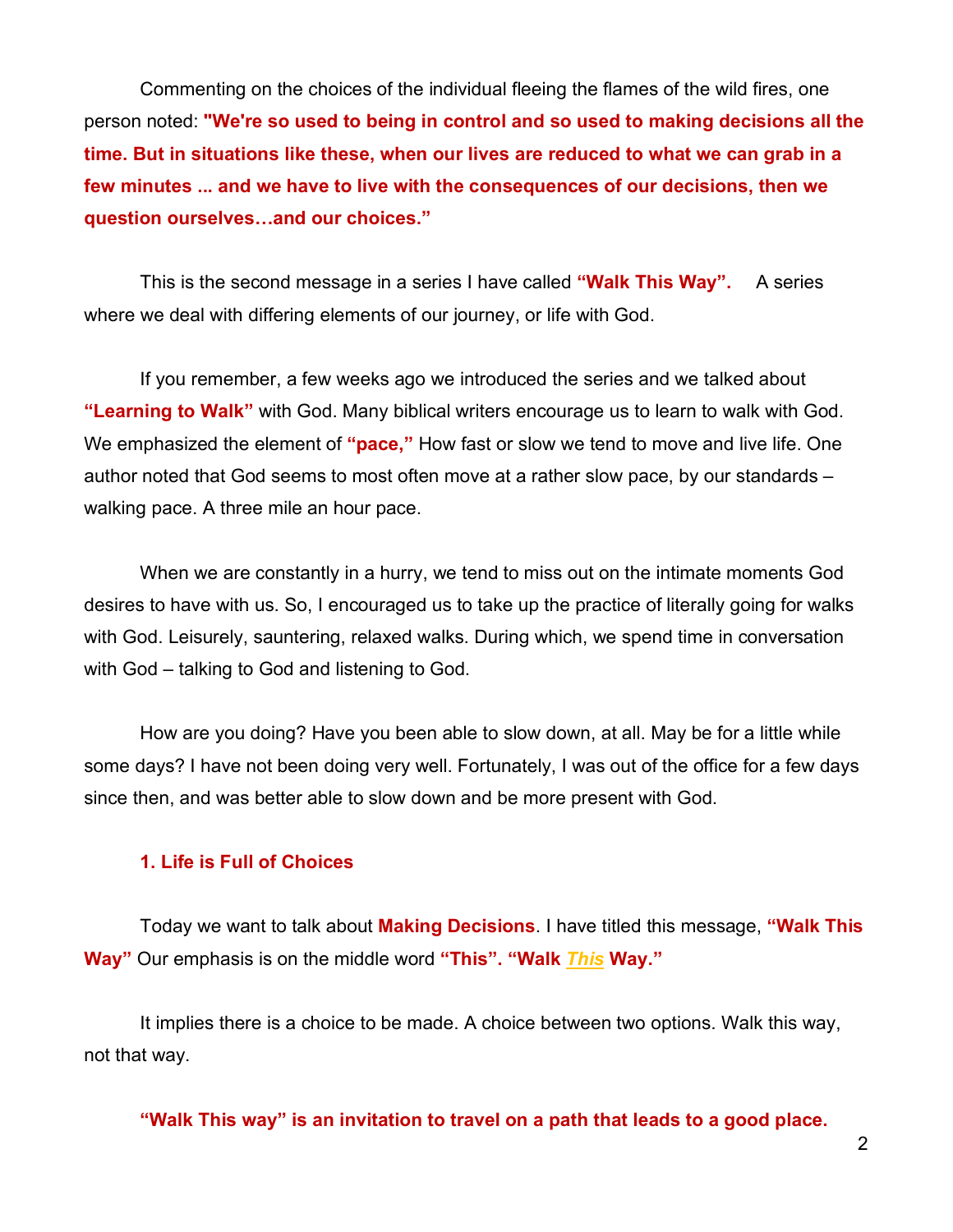Your life and my life are marked by a thousand little forks in the road. At each fork in the road we have to make a decision.

What shall we eat for dinner? What time should I get up on Saturday? Is it time to replace our old car? Should we move to a different house? Should we put mom in a nursing home? Can we afford this vacation idea? When should I have that hard conversation with my co-worker?

## **And it goes on and on. So many decisions.**

What we discover as we walk with God, is that God offers to be our guide.

### **2. God Invites Us to The Good Way**

It is not necessarily easy. It may not be comfortable. It may not be the way most others are going. But we can be confident it is a good way, because it is God's way.

I want to draw our attention to 2 great prophets – Jeremiah and Isaiah and some poems they wrote. 1st from the prophet **Jeremiah.**

Jeremiah is a prophet of Israel. He is the last prophet to preach before Israel is invaded from the north, and the people are sent into exile and captivity. The people have turned their backs on God. They have ignored God's laws. For one last time, God is pleading with the people to turn back to him, and listen to him. God's invitation is part of a warning.

**Jeremiah 6:1-16 "Run for your lives, you people of Benjamin! Get out of Jerusalem! A powerful army is coming from the north, coming with disaster and destruction.**

**<sup>10</sup> To whom can I give warning? Who will listen when I speak?**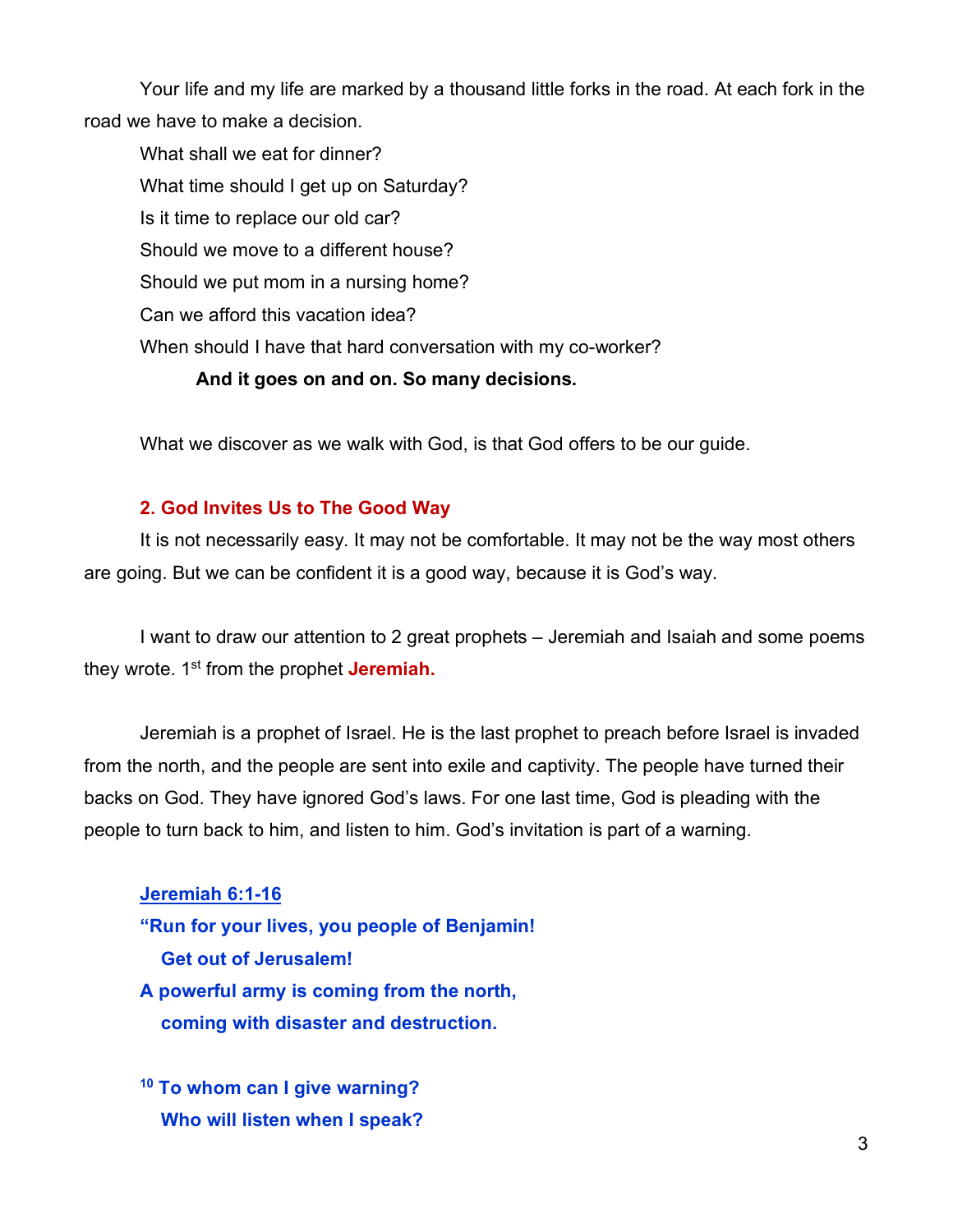**Their ears are closed, and they cannot hear. They scorn the word of the Lord. They don't want to listen at all.**

**<sup>16</sup> This is what the Lord says:** *"Stand at the crossroads and look; ask for the ancient paths, ask where the good way is, and walk in it, and you will find rest for your souls.*

The people have been making bad decision after bad decision. Decisions that will only lead to suffering, pain and heartache. But in his grace and mercy, God has not given up on them. God is inviting them to a good way, a way that leads to a good place – a place of rest for their souls.

Jeremiah says the good ways are ancient. They have been around for a while. They are well known to those who are old and wise.

My uncle Howard used to take me hunting up in Horse Valley. We would get out of the car and I would ask, "Which way should I go?" And he would point to an old logging trail in front of us, almost overgrown by now. He'd say, "Take this trail about a quarter of a mile and you will come to a fork. Take the trail to the right. Go several hundred yards and it will open out into a clearing. On the far side of the clearing is a small pine grove. There is a deer trail just on the other side of that pine grove. That is where you want to wait for the deer. That's where you will be successful in your hunt."

That is the image I get in my head when I read Jeremiah, **"Stand at the crossroads and look; ask for the ancient paths, ask where the good way is, and walk in it."**

Jeremiah is saying, there is a good way to go about your life. Others have travelled that way already. It is an ancient way. You have to search for that way, and ask. But it is marked. You will find it if you search earnestly.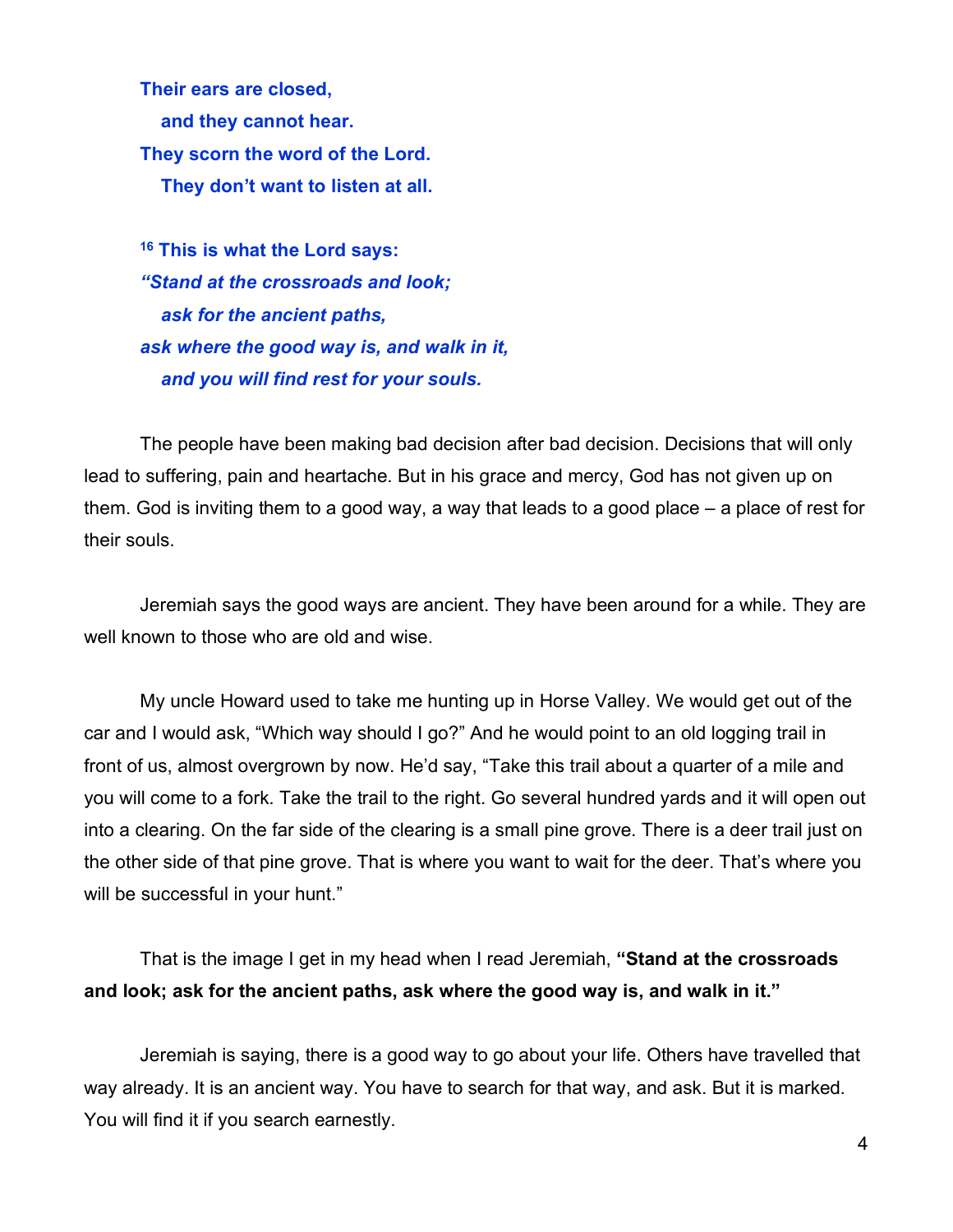God is inviting you and me to the Good Way. God invites us saying: "Walk this Way."

The prophet **Isaiah** has a different approach. The Israelites are in trouble. There is an approaching enemy and they have to decide where to go for help. They make a bad choice. They have chosen to put their trust in another nation, rather than in God. But God is patient with them and gracious to them anyway. Isaiah's message is filled with far more hope and promise.

**Isaiah 30:1- 21**

**"What sorrow awaits my rebellious children," says the Lord.**

**"You make plans that are contrary to mine.**

**<sup>2</sup> For without consulting me,**

 **you have gone down to Egypt for help.**

**You have put your trust in Pharaoh's protection.**

 **You have tried to hide in his shade.**

**<sup>15</sup> This is what the Sovereign Lord says: "Only in returning to me and resting in me will you be saved.**

**<sup>18</sup> So the Lord must wait for you to come to him so he can show you his love and compassion. For the Lord is a faithful God. Blessed are those who wait for his help.**

**He will be gracious if you ask for help. He will surely respond to the sound of your cries.** Here is God's invitation to the Israelites:

*<sup>21</sup> Whether you turn to the right or to the left, your ears will hear a voice behind you, saying, "This is the way; walk in it."*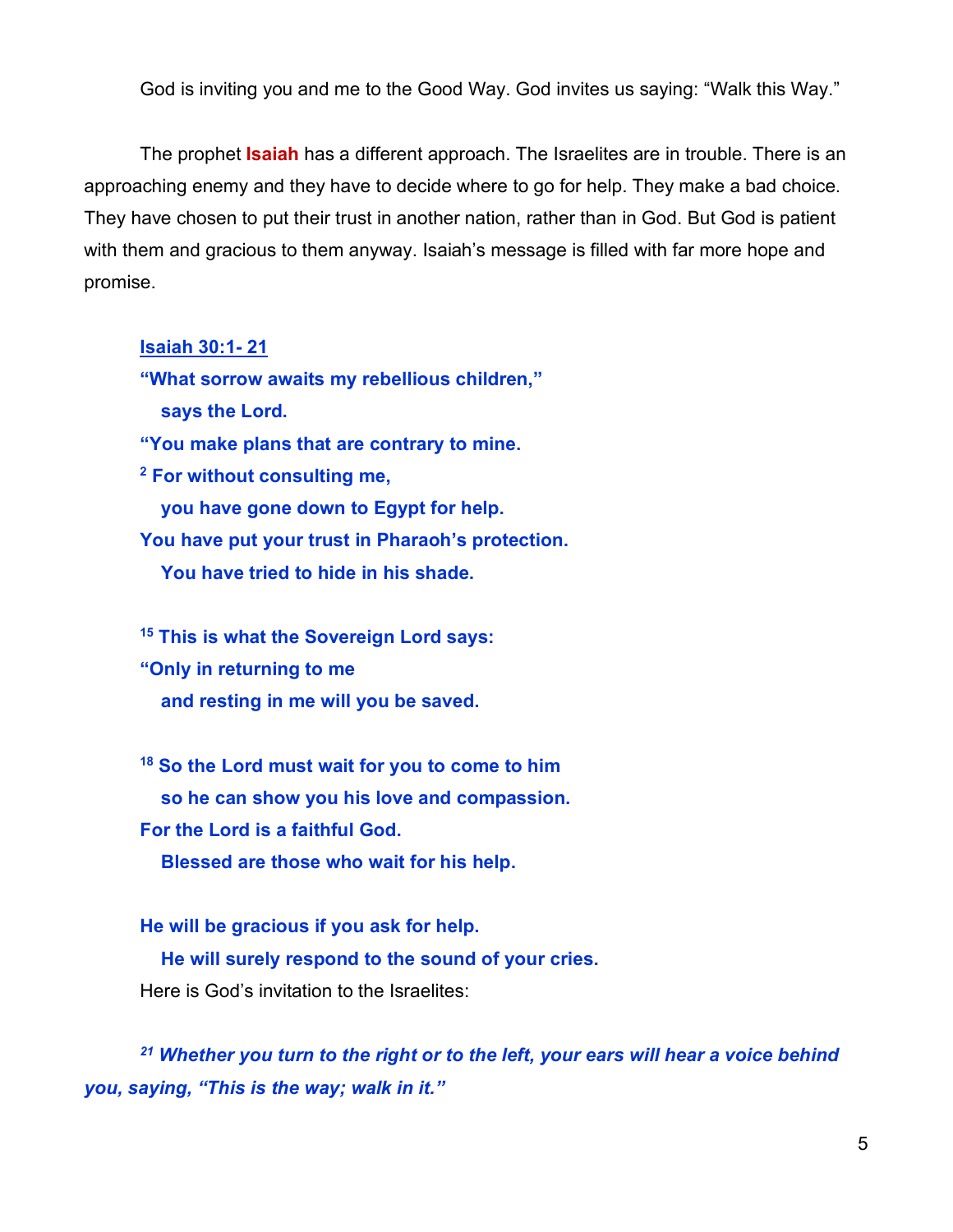Jeremiah's message is filled with scathing rebuke. Isaiah's message is filled with gracious hope. But both of them reveal God's invitation to his people, to find and choose the Good Way to live life.

From the very beginning of humankind, if you go back to the Adam and Eve story, God created this world as a place where we will always have decisions to make. God created humans and gave us the freedom and the ability to make decisions about our lives. Life is not random nor pre-programed for you. Life is not just fate – where whatever happens, happens. Because God created us with freedom to choose, life is about making decisions.

But God also revealed that there are good decisions that lead to the good way, and rest for our souls. There are also bad decisions that lead to pain, heartache and sadness.

**God's invitation to humans, to us, is to choose the Good Way. "Walk This Way."**

#### **(3. Finding the Good Way)**

So how do we find this Good Way? Neither Jeremiah or Isaiah say exactly what or where the good way is.

Isaiah says we need intimate, almost moment by moment, maybe supernatural guidance to find the way. Isaiah refers to a voice.

**Jeremiah** says we need to stand and look and ask in order to find it. It is an ancient way. It has been around for a while.

My main way of looking, asking, finding and then walking in the ancient paths, the good ways, has been to cultivate a life in **Scripture.**

Before I was called to be a pastor, I was a science teacher. Everyday I had dozens of students who wanted to know the answers to the questions of physics and chemistry and biology. It was important to them, because they wanted to pass the exams that opened the doors to university and jobs.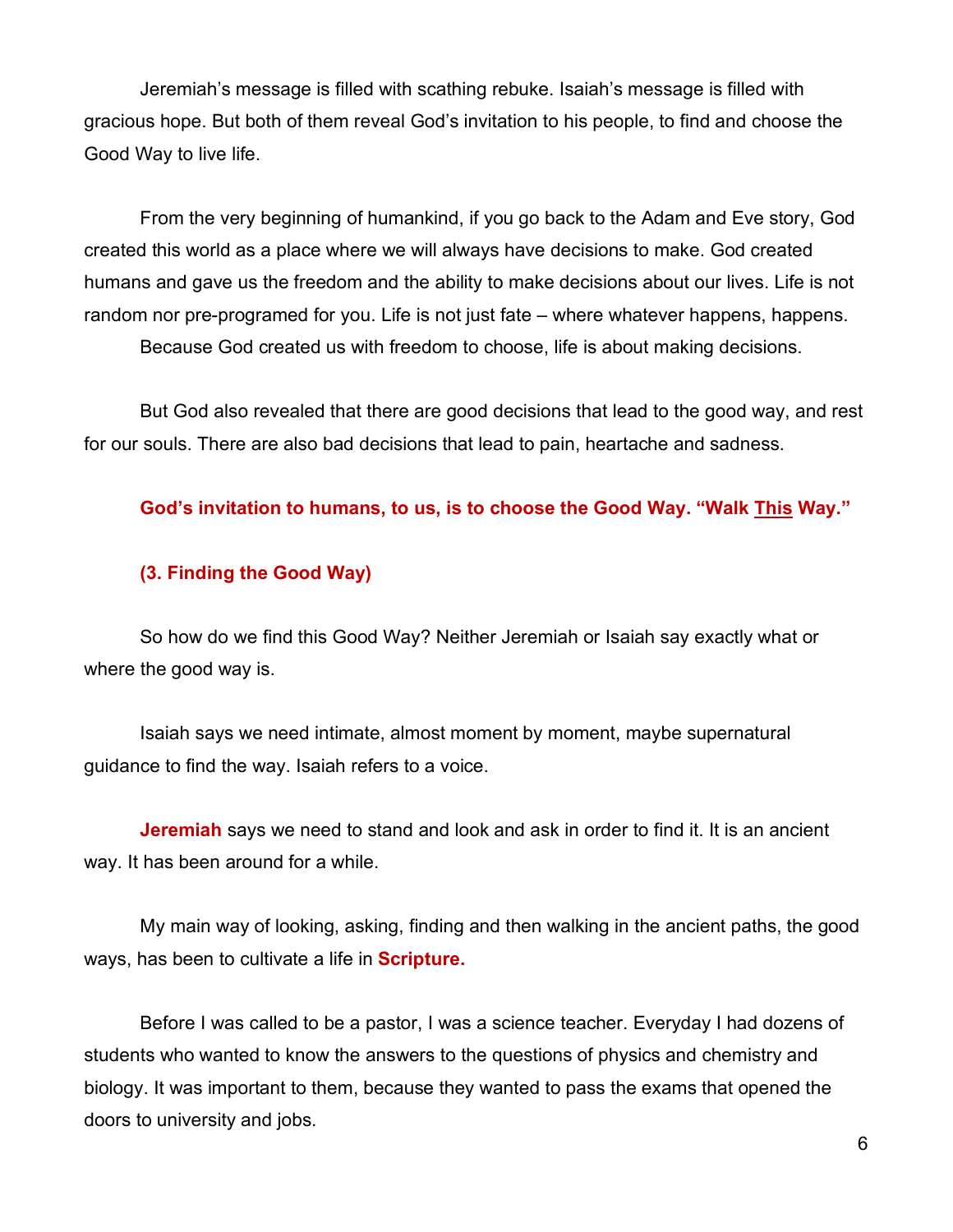I immersed myself in the science text books. To the point that when a student asked me a question about a particular science topic, I could almost point them to the page in the text book where they could discover the answer.

I remember thinking one day, "I wish I knew the answers to many of life's questions that well." And I believed, and still do, that the scriptures contain the information I'm looking for. And so, I made a commitment with myself to read my bible from cover to cover each year. I have not read my bible through every year since then. But I have read it through many times.

And that commitment has allowed me to begin to cultivate a life in the scripture. I want to be very familiar with the bible stories. I want to be very familiar with the way God interacts with people. I want to know well, the things that please God, and the things that displease him. I want to be familiar with his instructions, with his expectations of me. I want to be reminded of how much God loves me, and is faithful to me and is committed to my well-being.

I have come to love the Gospels and the stories of Jesus. I have come to love the Old Testament Laws and what they teach me about God. I have come to love the poetry and imagery we find in some of the books.

I have also discovered that I have to ask many questions as I read. I am trying to learn to ask more questions, and make fewer assumptions, that I already know the answers before I read. I read what many other authors and scholars have to say about the passages of scriptures, the ancient stories. Some things are confusing to me. I have discovered that some things I used to think about God, God has changed my mind about.

But when I ponder the questions of life, and want to find the good way, or make a good decision, a life cultivated in the scripture is indispensable. While Jeremiah does not say, "Read your bible." His reference to the ancient ways includes being very familiar with the scriptures.

**Isaiah** writes about "**Hearing a voice.**" We can assume, quite reliably, he is referring to the voice of God. While Jeremiah tells us to find the ancient way – the commands and instructions of God. Isaiah tells us to **listen to a guide.**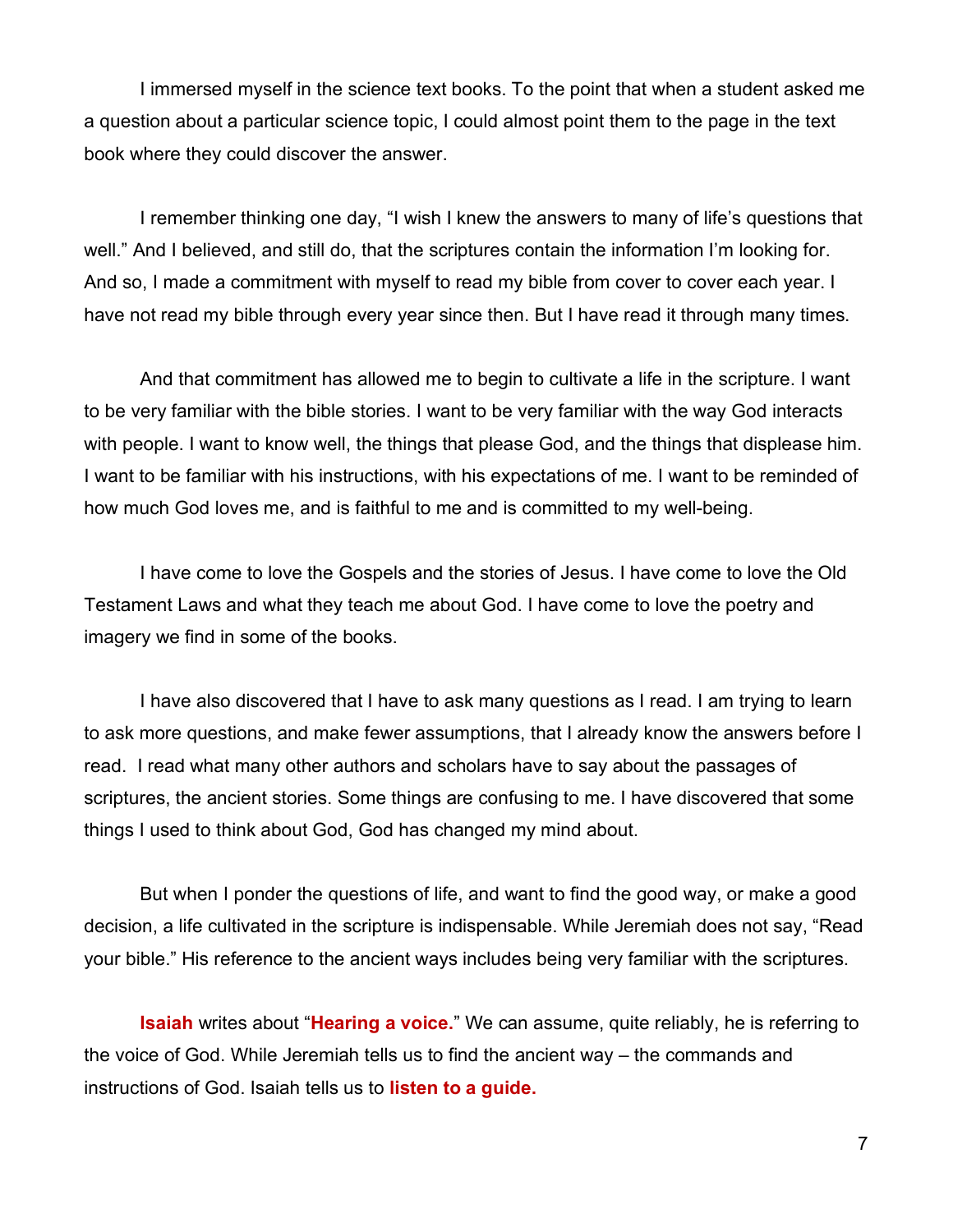Have you ever been to the Gettysburg battlefield? You can tour those on your own and it is very interesting. I am cheap enough that when I visit there, I usually figure I can give myself a good interesting tour.

Sometimes, while wondering around the battlefield, I have gotten close enough to one of those guided tours. I must confess that I often eve's drop on what the guide is saying. And wow, what difference it makes in what you learn. The guides know so much more than just the facts or information about the battle. They are familiar with some of the personal stories, the personalities of the people. To hear a good guide just opens up so much more of the story.

Well, Isaiah tells us that when we arrive at one of those forks in the road of life, one of those decisions – whether big or small, listen for the Guide.

There are many references in the Old Testament, that Isaiah would have been familiar with, of people 'hearing' the voice of God. The Lord spoke to Abraham. The Lord spoke to Moses. The Lord spoke audibly to little Samuel in the temple. He did not recognize God's voice at first, but came to recognize it well the longer he walked with God.

When we get to the New Testament, God continues to speak to people. God speaks through angels and dreams and visions. Jesus said:

**John 14:16-17 I will ask the Father, and he will give you another Advocate, who will never leave you. 17 He is the Holy Spirit,** *who leads into all truth***. The world cannot receive him, because it isn't looking for him and doesn't recognize him. But you know him, because he lives with you now and later will be in you.**

There are many references to Holy Spirit communicating with the Jesus followers. Instructing them. Rebuking them. Directing people to go to one place or another.

It is my belief that Isaiah is referring to this same Holy Spirit. As we seek to discover the Good Way God invites everyone to take, not only do we have the scriptures to guide us, God supernaturally communicates with our spirits.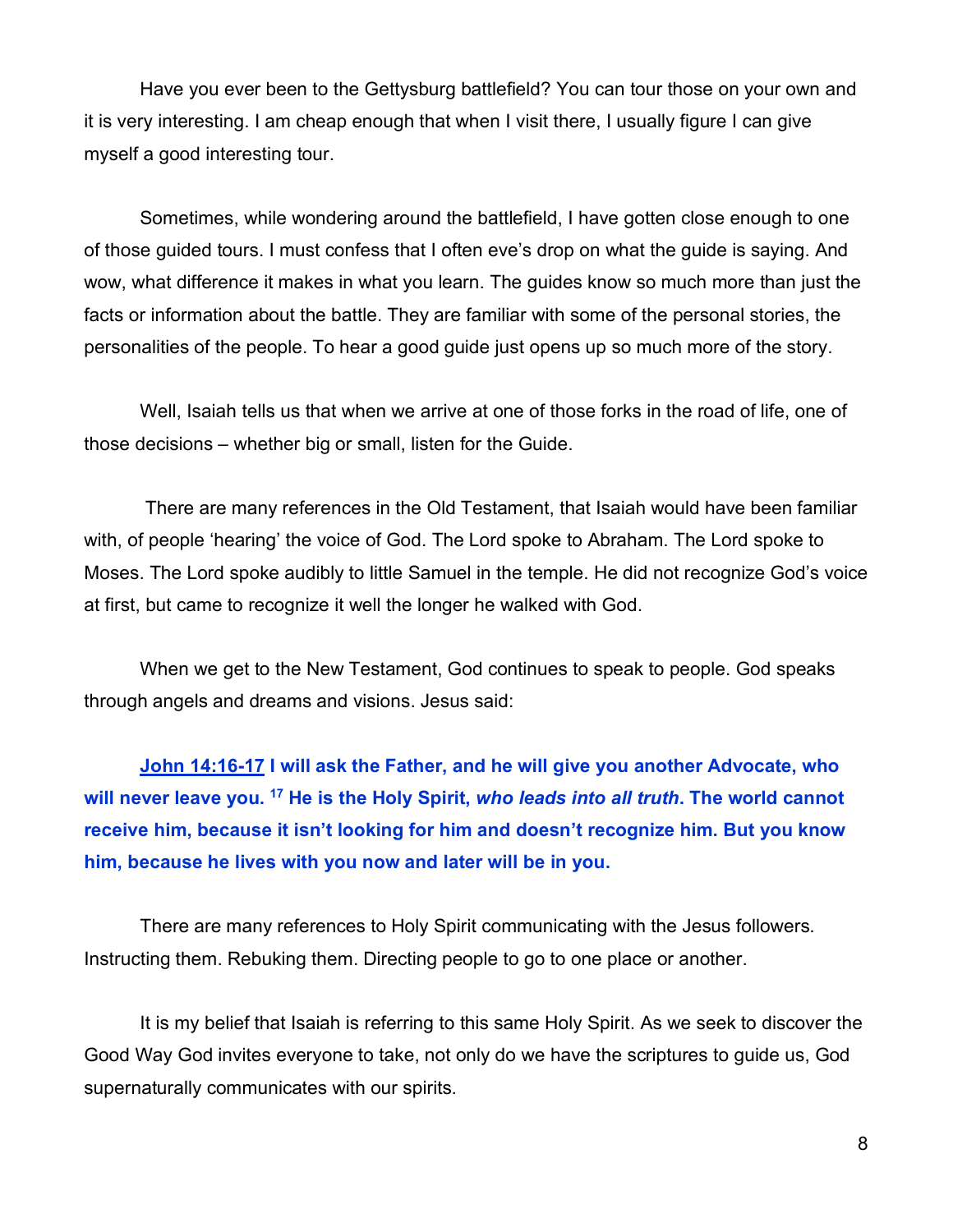This is where taking an actual walk with God, can be most helpful. Taking a walk with God lends itself hearing God's voice well.

What forms does this communication take? While **I** have never heard any **audible voice** from God, I have heard credible testimony of some who have heard the audible voice of God.

God also speaks to us through our **own thoughts**. When you are driving down the road and suddenly a thought about someone pops into your head, and you get a sense that you should reach out to that person. I believe that is often God speaking to you.

God can also speak to us through what I will call an **impression**, or a gut feeling. Luke seems to be saying this in his story about Paul and a shipwreck.

**Acts 27:9-10 The weather was becoming dangerous for sea travel because it was so late in the fall, and Paul spoke to the ship's officers about it.**

**<sup>10</sup> "Men," he said, "I believe there is trouble ahead if we go on—shipwreck, loss of cargo, and danger to our lives as well."**

In another translation Paul says, **"I perceive that this voyage will end in disaster…"** Paul had an impression about what would happen – it was God communicating with him.

Some of our 'gut' feelings, are actually Holy Spirit being the voice behind us saying, "Walk this Way." "Choose this option."

Sometimes we might think, "I just wish God would tell me the correct answer. Then I would know for sure."

Dallas Willard makes this observation:

**"Jesus' aim in teaching is not to win arguments, but to achieve understanding or insight in his hearers…he presents matters in such a way that those who wish to know can find their way to…the appropriate conclusion as something they have discovered…"**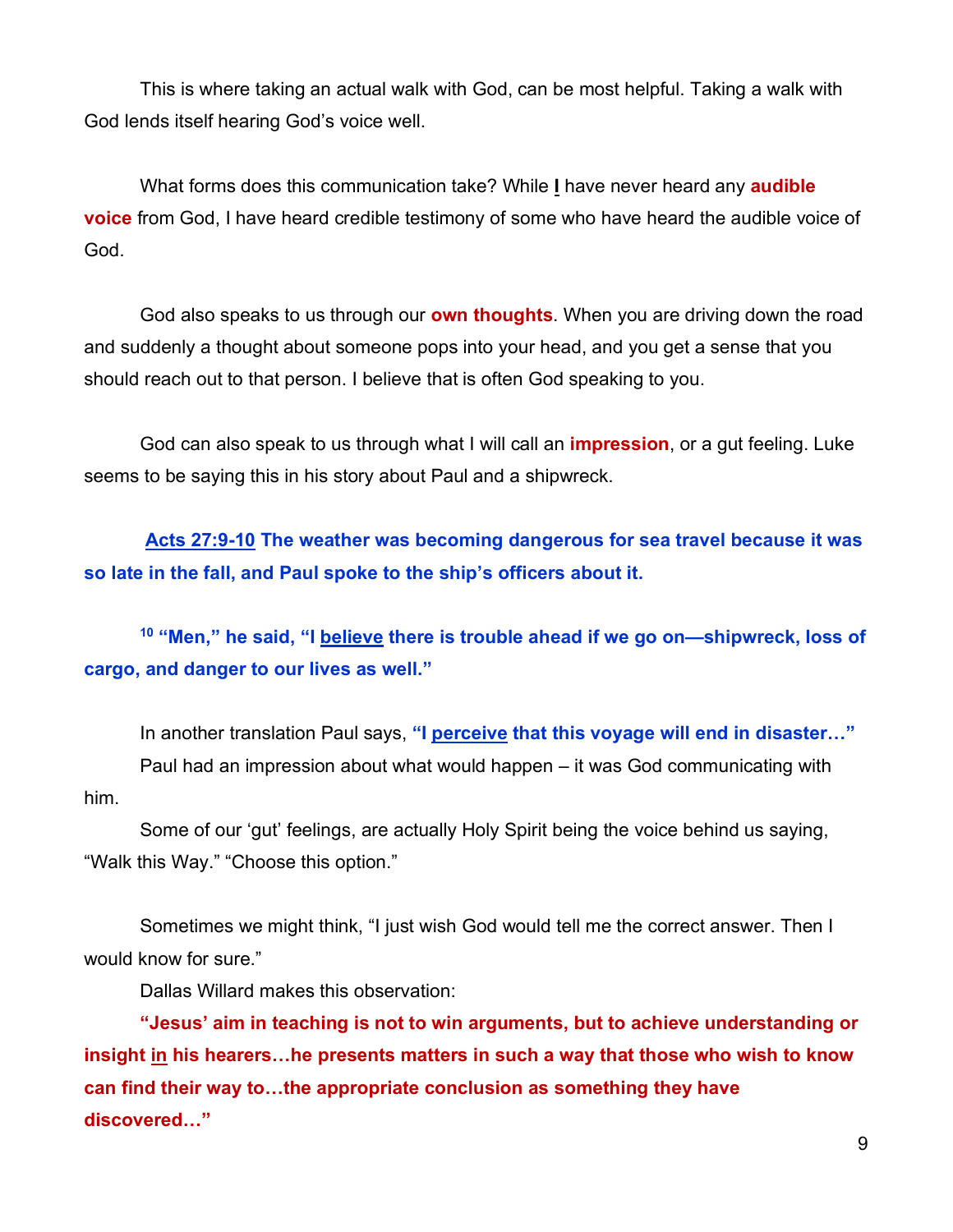Holy Spirit seems to teach the same way.

Holy Spirit's method, even in helping us make decisions, is not mostly, making the decision for us – so we are sure to get it right. But rather Holy Spirit wants us to become people who learn to know him so well, and become so much like, Jesus, that we will begin making decisions that will be the same as if God is making the decision himself.

That is a scary thought to me. And that thought leads me to another question? Is there any way I can be sure I am making the correct decision? I have come to believe that is the wrong question to ask. A better question about decision making might be, **"How can I know I have chosen the good way?"**

Does God give us any assistance in identifying the Good Way? **(4. Identifying the Good Way)**

Certainly, being familiar with the character of God as revealed in the scripture is important. Being familiar with the commands or instructions of God is important. Being familiar with the stories in the bible that so often reveal what pleases and displeases God is important.

But perhaps we can summarize these identifying traits by referring to what we often call,

### **The Fruit of the Spirit**

Jesus said he would send Holy Spirit to guide us into all truth. This is not just knowing fact truth. This includes wisdom truth that informs how we live and make decisions, using good information. Paul addresses this with the Jesus followers in the churches in Galatia.

#### **Galatians 5:16-26**

**So I say, let the Holy Spirit guide your lives. Then you won't be doing what your sinful nature craves. 17 The sinful nature wants to do evil, which is just the opposite of what the Spirit wants. And the Spirit gives us desires that are the opposite of what the sinful nature desires. These two forces are constantly fighting each other, so you are not free to carry out your good intentions.** 

**<sup>19</sup> When you follow the desires of your sinful nature, the results are very clear: sexual immorality, impurity, lustful pleasures, 20 idolatry, sorcery, hostility, quarreling,**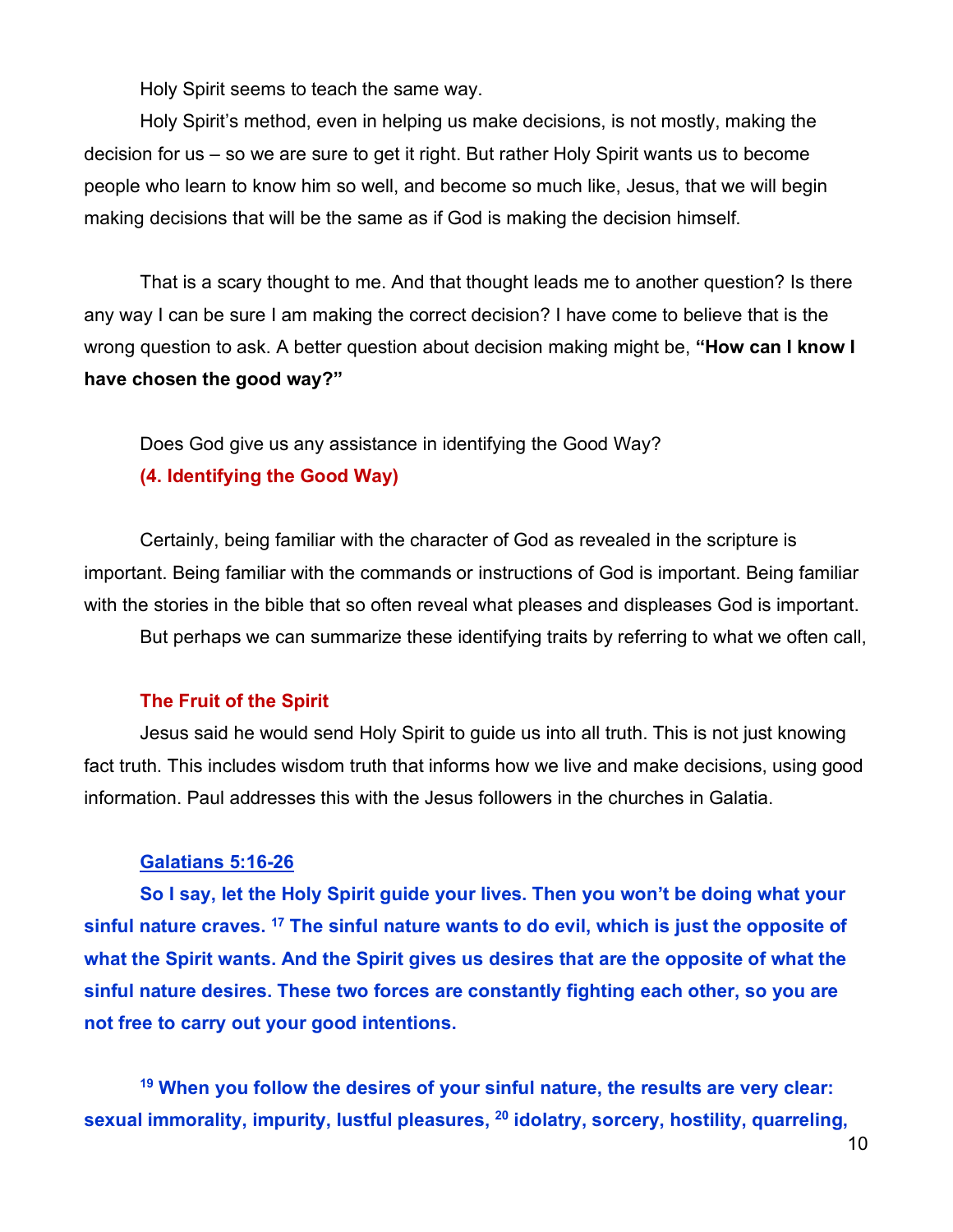**jealousy, outbursts of anger, selfish ambition, dissension, division, 21 envy, drunkenness, wild parties, and other sins like these. Let me tell you again, as I have before, that anyone living** *that* **sort of life will not inherit the Kingdom of God.**

**<sup>22</sup> But the Holy Spirit produces** *this* **kind of fruit in our lives: love, joy, peace, patience, kindness, goodness, faithfulness, 23 gentleness, and self-control. There is no law against these things!**

**<sup>24</sup> Those who belong to Christ Jesus have nailed the passions and desires of their sinful nature to his cross and crucified them there. 25 Since we are living by the Spirit, let us follow the Spirit's leading in every part of our lives. 26 Let us not become conceited, or provoke one another, or be jealous of one another.**

The Good Way God invites us to take, found by immersing ourselves in the scriptures, and listening to Holy Spirit, will result in seeing these Fruit of Holy Spirit in our lives. Things like, joy, peace, patience, kindness, gentleness, and self-control are all found consistently along the good path and in the one choosing the good path.

Taking the good path, not only ends in a good place – the quiet rest of God. Taking the good path transforms you along the way into a person that looks more and more like Jesus.

Walking this way becomes an outward expression of what we believe. We are walking this way when we choose:

> **Peace over hostility Honesty over deception Kindness over sarcasm Trust over fear Thankfulness over complaining Forgiveness over retaliation.**

Do you want to be confident that you are making good choices? Let me ask you:

Are you exhibiting more and more of the character of Jesus in your life?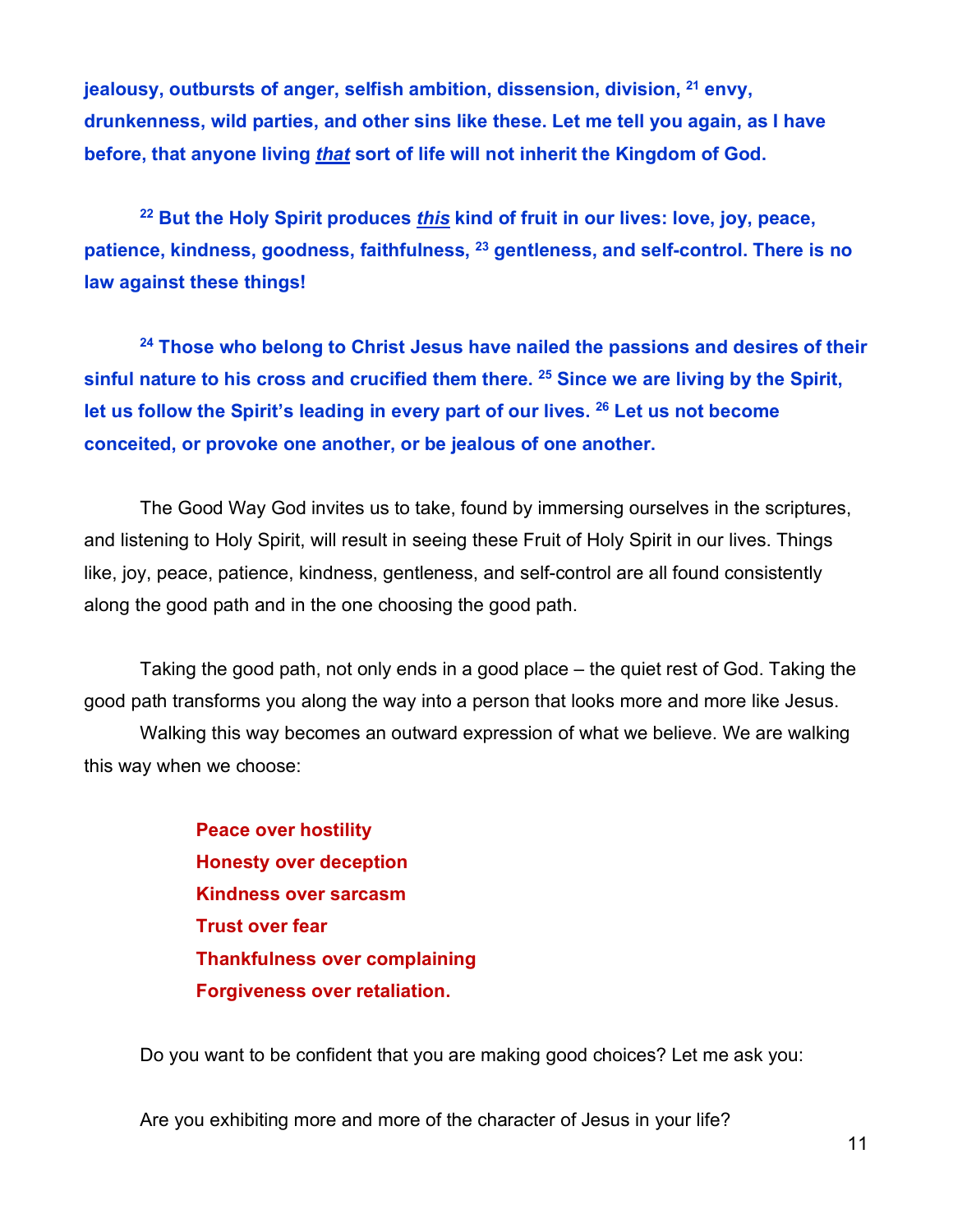Before we close there is one sobering reminder we need to make, because both Jeremiah and Isaiah point it out.

**(5. A Sobering Reminder)** In Jeremiah's poem we read:

**This is what the Lord says:**

**"Stand at the crossroads and look; ask for the ancient paths, ask where the good way is, and walk in it, and you will find rest for your souls.**

We stopped there earlier. But Jeremiah continues with his sad commentary.

 **But you said, 'We will not walk in it.' <sup>17</sup> [The Lord said] I appointed watchmen over you and said, 'Listen to the sound of the trumpet!' But you said, 'We will not listen.'**

I learned just last weekend, there are over 20 different bugle calls used by the military. They each communicate a different but important message to the troops. But they do no good if the troops do not listen to them.

Jeremiah pictures the advice of God as a bugle call. But the response of the people was, "We will not listen. We will not walk in the way that leads to rest for our souls."

God's guiding does no good if we do not listen to it. One of the saddest stories in the gospels is in:

#### **Matthew 19:16-22**

**Someone came to Jesus with this question: "Teacher, what good deed must I do to have eternal life?"**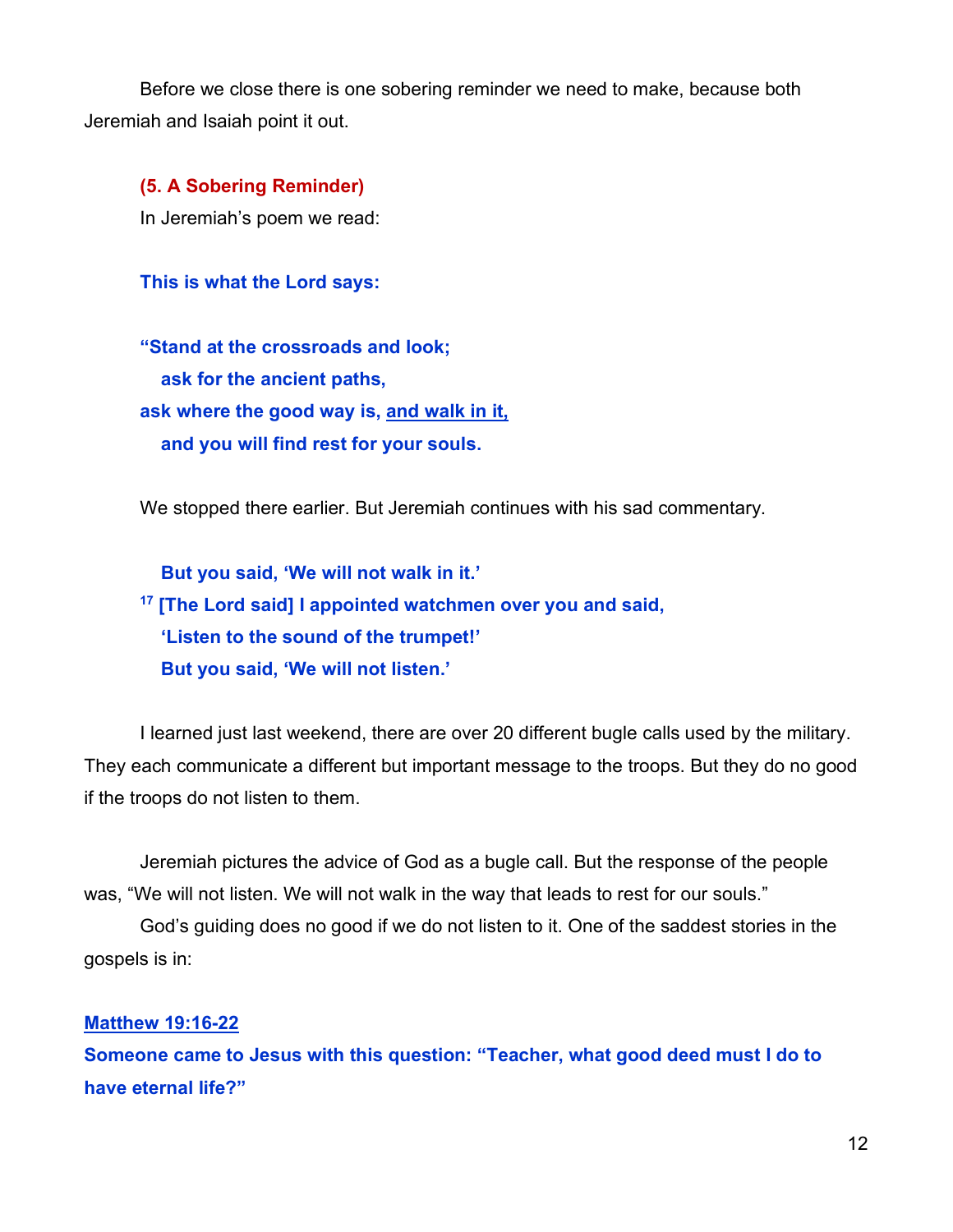**Jesus replied. "To answer your question—if you want to receive eternal life, keep the commandments."**

**<sup>18</sup> "Which ones?" the man asked.**

**And Jesus replied: "'You must not murder. You must not commit adultery. You must not steal. You must not testify falsely. 19 Honor your father and mother. Love your neighbor as yourself.'"**

**<sup>20</sup> "I've obeyed all these commandments," the young man replied. "What else must I do?"**

**<sup>21</sup> Jesus told him, "If you want to be perfect, go and sell all your possessions and give the money to the poor, and you will have treasure in heaven. Then come, follow me."**

**<sup>22</sup> But when the young man heard this, he went away sad, for he had many possessions.**

Sadly, many hear what they are to do. But turn and walk away, because they do not like what they hear. How sad.

God's invitation to "Walk this Way" is not mostly about knowing and following the rules – although they are important. It is not mostly about getting your theology and doctrine correct. Although good theology and good doctrine is necessary.

"Walk this Way" is an invitation to choose to listen to the voice of God, to understand the ancient words, and then to Follow Jesus, a person.

### **PRAY**